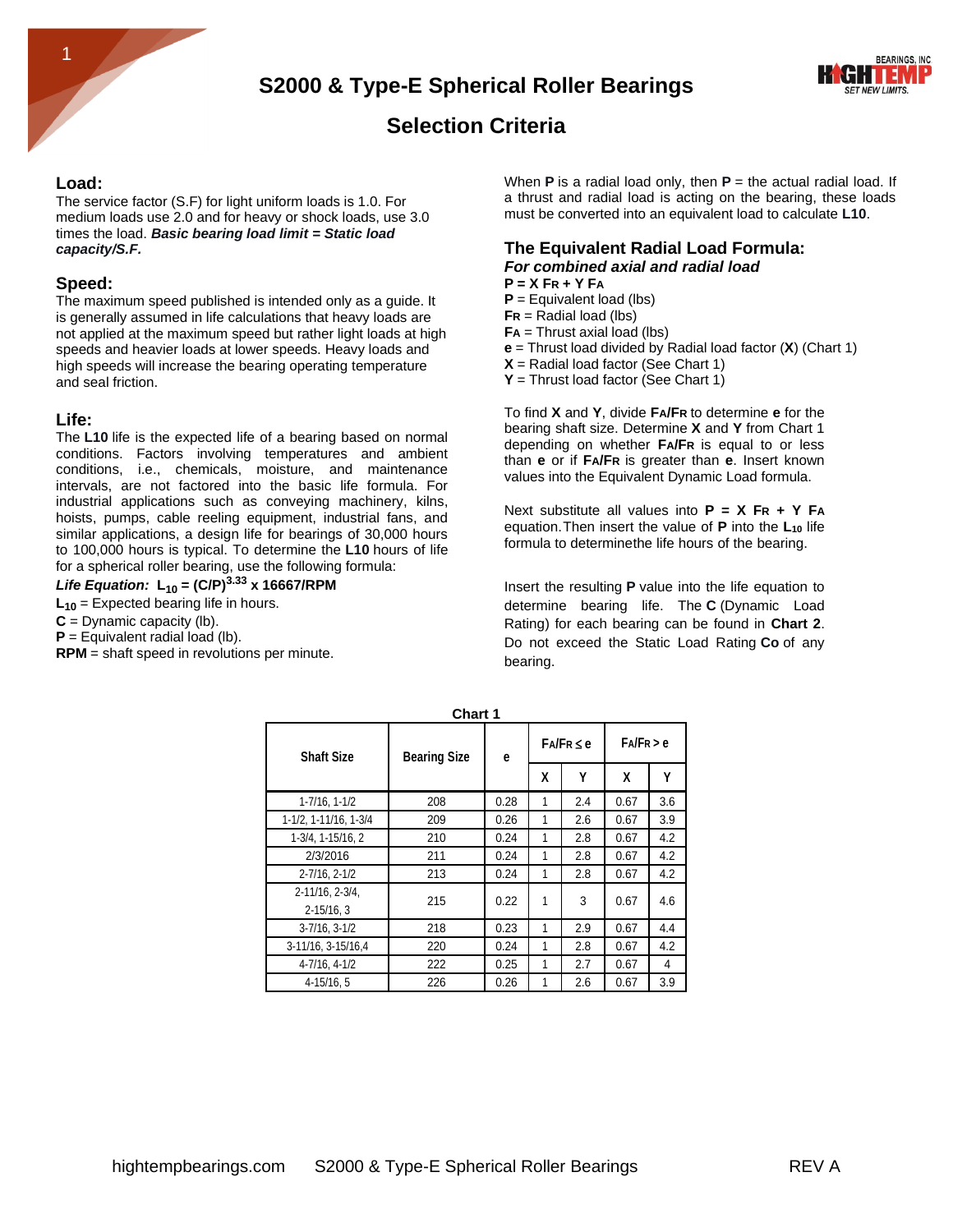

## **Spherical Bearing Capacity Limits:**

| <b>Chart 2</b>              |                                         |                             |                              |                            |                    |      |  |  |  |
|-----------------------------|-----------------------------------------|-----------------------------|------------------------------|----------------------------|--------------------|------|--|--|--|
| <b>Shaft</b><br><b>Size</b> | <b>Spherical</b><br><b>Bearing Part</b> | <b>Dynamic</b><br>$C$ (Lbs) | <b>Static</b><br>Co (Lbs)    | Max Speed (RPM)            |                    |      |  |  |  |
|                             | No.                                     |                             | Grease-<br><b>Triple Lip</b> | <b>Teflon</b><br>Labyrinth | Metal<br>Labyrinth |      |  |  |  |
| $1 - 7/16$                  | 476208-107                              | 17,540                      | 20,270                       | 2750                       | 3600               | 3600 |  |  |  |
| $1 - 1/2$                   | 476208-108                              | 17,540                      | 20,270                       | 2750                       | 3600               | 3600 |  |  |  |
| $1 - 1/2$                   | 476209-108                              | 17,980                      | 21,360                       | 2425                       | 3360               | 3200 |  |  |  |
| $1 - 11/16$                 | 476209-111                              | 17,980                      | 21,360                       | 2425                       | 3360               | 3200 |  |  |  |
| $1 - 3/4$                   | 476209-112                              | 17,980                      | 21,360                       | 2425                       | 3360               | 3200 |  |  |  |
| $1 - 3/4$                   | 476209-112                              | 20,230                      | 24,730                       | 2225                       | 3180               | 3150 |  |  |  |
| $1 - 15/16$                 | 476210-115                              | 20,230                      | 24,730                       | 2225                       | 3180               | 3150 |  |  |  |
| 2                           | 476210-200                              | 20,230                      | 24,730                       | 2225                       | 3180               | 3150 |  |  |  |
| $2 - 3/16$                  | 476211-203                              | 23,600                      | 28,100                       | 2000                       | 2700               | 2800 |  |  |  |
| $2 - 7/16$                  | 476213-207                              | 37,090                      | 46,090                       | 1700                       | 2160               | 2300 |  |  |  |
| $2 - 1/2$                   | 476213-208                              | 37,090                      | 46,090                       | 1700                       | 2160               | 2300 |  |  |  |
| $2 - 11/16$                 | 476215-211                              | 41,590                      | 52,830                       | 1500                       | 2040               | 2150 |  |  |  |
| $2 - 3/4$                   | 476215-212                              | 41,590                      | 52,830                       | 1500                       | 2040               | 2150 |  |  |  |
| $2 - 15/16$                 | 476215-215                              | 41,590                      | 52,830                       | 1500                       | 2040               | 2150 |  |  |  |
| 3                           | 476215-300                              | 41,590                      | 52,830                       | 1500                       | 2040               | 2150 |  |  |  |
| $3 - 7/16$                  | 476218-307                              | 62,950                      | 83,180                       | 1250                       | 1560               | 1600 |  |  |  |
| $3 - 1/2$                   | 476218-308                              | 62,950                      | 83,180                       | 1250                       | 1560               | 1600 |  |  |  |
| $3 - 15/16$                 | 476220-315                              | 84,300                      | 112,400                      | 1100                       | 1320               | 1350 |  |  |  |
| 4                           | 476220-400                              | 84,300                      | 112,400                      | 1100                       | 1320               | 1350 |  |  |  |
| $4 - 7/16$                  | 476222-407VSB                           | 94.420                      | 134,890                      | 1040                       | 1200               | 1200 |  |  |  |
| $4 - 1/2$                   | 476222-408VSB                           | 94,420                      | 134,890                      | 1040                       | 1200               | 1200 |  |  |  |
| 4-15/16                     | 476222-415VSB                           | 128,140                     | 185,470                      | 900                        | 1020               | 1000 |  |  |  |
| 5                           | 476222-500VSB                           | 128,140                     | 185,470                      | 900                        | 1020               | 1000 |  |  |  |

#### **Minimum Loads:**

Spherical Roller Bearings must operate under a minimum load to prevent roller skidding. Minimum Load is at least 2% of the dynamic load rating. Often the weight of the shaft and coupling meets this requirement.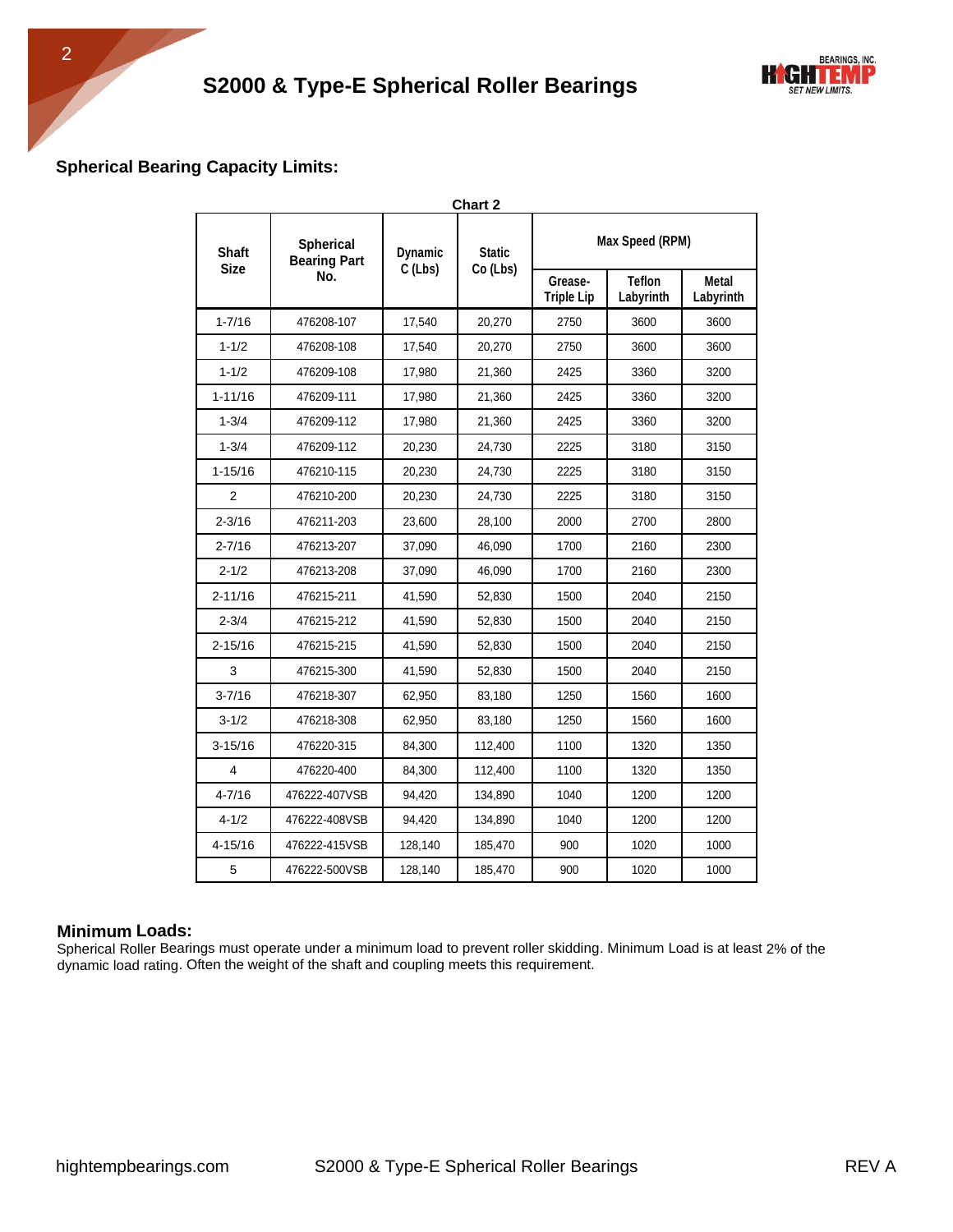#### **Allowable Cap Loads for Pillow Blocks:**

The application load should be directed through the pillow block base. However, use the following Allowable Cap Loads (Safe Loads) listed below when loads are directed through the cap. Use grade 8 bolts, adequately tightened, with chalk blocks next to the housing to restrict side or end movement of the housing. According to general engineering practice, allowable Cap Loads represent a nominal safety factor of six (6) (approximately 17% of the breaking load). Some thrust loads may be allowed as long as the radial load is at least four (4) times greater.

|                                 | <u>2-DUILDASE FIIIUW DIUCK HUUSING (IUAU III IDS.)</u> |             |        |        | <b>4-DUIL DASC FINOW DIVCK HOUSING (IVAG IN IDS.)</b> |                                 |                |             |        |        |
|---------------------------------|--------------------------------------------------------|-------------|--------|--------|-------------------------------------------------------|---------------------------------|----------------|-------------|--------|--------|
| Shaft Size (in)                 | <b>Housing</b>                                         | $P90^\circ$ | P135°  | P180°  |                                                       | Shaft Size (in)                 | <b>Housing</b> | $P90^\circ$ | P135°  | P180°  |
| $1 - 7/16$ & 2                  | 208                                                    | 8,060       | 4,160  | 5,070  |                                                       | 2-7/16 & 2-1/2                  | 213            | 22,360      | 11,440 | 12,350 |
| 1-11/16 & 1-3/4                 | 209                                                    | 10,140      | 5,720  | 6,760  |                                                       | 2-11/16, 2-3/4, 2-<br>15/16 & 3 | 215            | 27,040      | 14,300 | 15,600 |
| $1 - 15/16 & 2$                 | 210                                                    | 11,700      | 6,760  | 8,320  |                                                       | 3-7/16 & 3-1/2                  | 218            | 30,680      | 17,680 | 18,720 |
| $2 - 3/16$                      | 211                                                    | 13,520      | 8,060  | 9,620  |                                                       | $3 - 15/16$ & 4                 | 220            | 34,840      | 21,060 | 21,580 |
| 2-7/16 & 2-1/2                  | 213                                                    | 15,080      | 9,100  | 10,790 |                                                       | 4-7/16 & 4-1/2                  | 222            | 38,480      | 24,180 | 24,960 |
| 2-11/16, 2-3/4, 2-<br>15/16 & 3 | 215                                                    | 16,900      | 10,660 | 13,000 |                                                       | 4-15/16 & 5                     | 226            | 42,640      | 26,780 | 27,560 |
| 3-7/16 & 3-1/2                  | 218                                                    | 18,980      | 11,960 | 14,690 |                                                       |                                 |                |             |        |        |
| $3 - 15/16$ & 4                 | 220                                                    | 20,800      | 13,000 | 16,120 | P180°                                                 |                                 |                |             |        |        |

#### **2-Bolt Base Pillow Block Housing (load in lbs.) 4-Bolt Base Pillow Block Housing (load in lbs.)**

| naft Size (in)                       | <b>Housing</b> | $P90^\circ$ | P135°  | P180°  | Shaft Size (in)                 | <b>Housing</b> | $P90^\circ$ | $P135^\circ$ | P180°  |  |
|--------------------------------------|----------------|-------------|--------|--------|---------------------------------|----------------|-------------|--------------|--------|--|
| $1 - 7/16$ & 2                       | 208            | 8.060       | 4.160  | 5,070  | 2-7/16 & 2-1/2                  | 213            | 22,360      | 11.440       | 12,350 |  |
| 11/16 & 1-3/4                        | 209            | 10.140      | 5.720  | 6.760  | 2-11/16, 2-3/4, 2-<br>15/16 & 3 | 215            | 27.040      | 14.300       | 15,600 |  |
| 1-15/16 & 2                          | 210            | 11.700      | 6.760  | 8.320  | $3 - 7/16$ & $3 - 1/2$          | 218            | 30.680      | 17.680       | 18,720 |  |
| $2 - 3/16$                           | 211            | 13.520      | 8.060  | 9,620  | $3 - 15/16$ & 4                 | 220            | 34,840      | 21.060       | 21,580 |  |
| -7/16 & 2-1/2                        | 213            | 15.080      | 9.100  | 10,790 | 4-7/16 & 4-1/2                  | 222            | 38,480      | 24,180       | 24,960 |  |
| $1/16$ , $2-3/4$ , $2-$<br>15/16 & 3 | 215            | 16.900      | 10.660 | 13,000 | 4-15/16 & 5                     | 226            | 42,640      | 26,780       | 27,560 |  |
|                                      |                |             |        |        |                                 |                |             |              |        |  |



#### **Axial Load and Shaft Tolerance:**

Normal shafting tolerances are typically nominal to minus 0.0005" per inch of shaft diameter. Undersized shafting relative to the bore will result in fretting wear on the shaft, increase vibration and reduce the allowable top bearing speed. A close or interference fit of the bearing to the shaft will improve bearing performance. Shaft collars or stepped shafting adjacent to the bearing inner race may be used to fix the bearing against higher thrust loads.

|  | Chart 4: Set screw Torque & Allowable Axial Load |
|--|--------------------------------------------------|
|--|--------------------------------------------------|

| Shaft Size (in)            | <b>Set Screw</b> | Torque  | Allowable Axial<br>Load |
|----------------------------|------------------|---------|-------------------------|
|                            | No. & Size       | in-Ibs. | lbs.                    |
| $1 - 7/16$ , $1 - 1/2$     | $(2)$ 3/8-24     | 250     | 515                     |
| 1-11/16, 1-3/4             | $(2)$ 3/8-24     | 250     | 515                     |
| $1-15/16.2$                | $(2)$ 3/8-24     | 250     | 515                     |
| 2/3/2016                   | $(2)$ 3/8-24     | 250     | 515                     |
| $2 - 7/16$ , $2 - 1/2$     | $(2) 1/2 - 20$   | 620     | 900                     |
| 2-11/16, 2-3/4, 2-15/16, 3 | $(2) 1/2 - 20$   | 620     | 900                     |
| $3 - 7/16$ , $3 - 1/2$     | $(2) 1/2 - 20$   | 620     | 900                     |
| 3-11/16, 3-15/16, 4        | $(2)$ 5/8-18     | 1325    | 1200                    |
| 4-7/16, 4-1/2              | $(2)$ 5/8-18     | 1325    | 1200                    |
| $4 - 15/16, 5$             | $(2)$ 5/8-18     | 1325    | 1200                    |